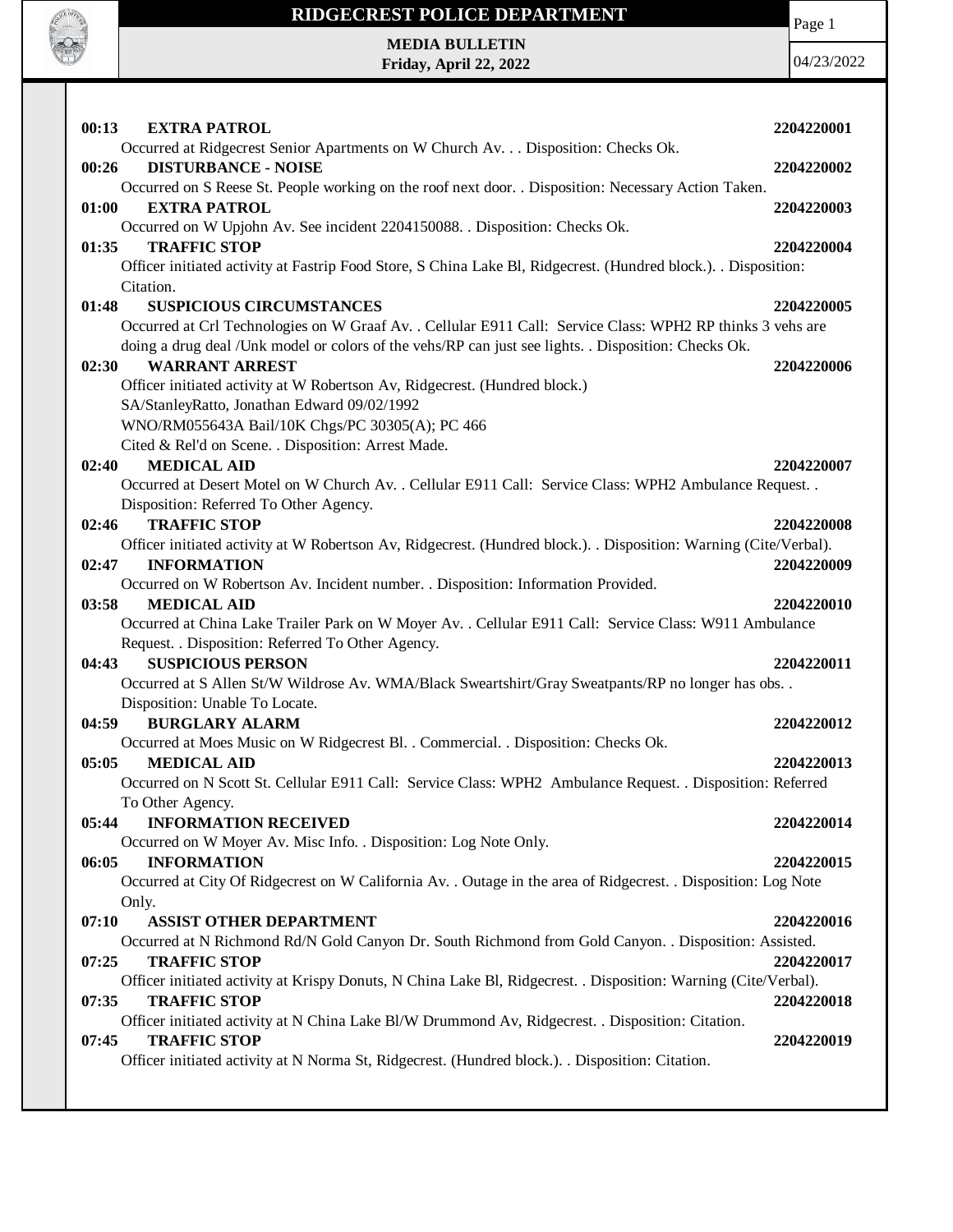

Τ

## **RIDGECREST POLICE DEPARTMENT MEDIA BULLETIN**

**Friday, April 22, 2022**

Page 2

| 07:47 | <b>TRAFFIC DETAIL</b><br>Officer initiated activity at Las Flores Elementary School, W Las Flores Av, Ridgecrest. . Disposition:                         | 2204220020 |
|-------|----------------------------------------------------------------------------------------------------------------------------------------------------------|------------|
|       | Necessary Action Taken.                                                                                                                                  |            |
| 07:50 | <b>TRAFFIC STOP</b>                                                                                                                                      | 2204220021 |
|       | Officer initiated activity at Las Flores Elementary School, W Las Flores Av, Ridgecrest. . Disposition: Warning                                          |            |
|       | (Cite/Verbal).                                                                                                                                           |            |
| 07:55 | <b>TRAFFIC STOP</b>                                                                                                                                      | 2204220022 |
|       | Officer initiated activity at Las Flores Elementary School, W Las Flores Av, Ridgecrest. . Disposition: Warning                                          |            |
|       | (Cite/Verbal).                                                                                                                                           |            |
| 07:57 | <b>ACO CALL</b>                                                                                                                                          | 2204220023 |
|       | Occurred at China Lake Museum on E Las Flores Av. . RP HAS A STRAY DOG. WOULD LIKE SOMEONE TO<br>COME GET. . Disposition: Animal Control Handled.        |            |
| 07:58 | <b>TRAFFIC STOP</b>                                                                                                                                      | 2204220024 |
|       | Officer initiated activity at Las Flores Elementary School, W Las Flores Av, Ridgecrest. . Disposition: Warning<br>(Cite/Verbal).                        |            |
| 08:08 | <b>TRAFFIC DETAIL</b>                                                                                                                                    | 2204220025 |
|       | Officer initiated activity at Pierce Elementary School, N Gold Canyon Dr, Ridgecrest. . Disposition: Necessary                                           |            |
|       | Action Taken.                                                                                                                                            |            |
| 08:18 | <b>CONTACT CITIZEN</b>                                                                                                                                   | 2204220026 |
|       | Officer initiated activity at Burroughs High School, E French Av, Ridgecrest. Student sending other student                                              |            |
|       | texts. . Disposition: Information Received.                                                                                                              |            |
| 08:23 | <b>APS REFERRAL</b>                                                                                                                                      | 2204220027 |
|       | Occurred at Bella Sera on N China Lake Bl. . Referral number 711535. . Disposition: Necessary Action Taken.                                              |            |
| 08:41 | <b>ACO CALL</b>                                                                                                                                          | 2204220028 |
|       | Officer initiated activity at Gateway Elementary School, S Gateway Bl, Ridgecrest. . Disposition: Animal Control                                         |            |
|       | Handled.                                                                                                                                                 |            |
| 08:46 | <b>THEFT</b>                                                                                                                                             | 2204220029 |
|       | Occurred on W Wilson Av. Rp would like to report that broke into rps home and stole 80.00. contact via 21                                                |            |
| 08:57 | Disposition: Report Taken.<br><b>FOLLOW UP</b>                                                                                                           | 2204220030 |
|       | Officer initiated activity at S Mahan St, Ridgecrest. . Disposition: Negative Contact.                                                                   |            |
| 09:38 | <b>ACO CALL</b>                                                                                                                                          | 2204220031 |
|       | Officer initiated activity at Travelodge, S China Lake Bl, Ridgecrest. . Disposition: Animal Control Handled.                                            |            |
| 09:55 | <b>MISSING JUV</b>                                                                                                                                       | 2204220032 |
|       | Occurred on S Karin St. See incident 2204200053- would like to file a missing juv report. Rp has not seen him                                            |            |
|       | since Tuesday 4/19 Disposition: Report Taken.                                                                                                            |            |
| 10:02 | <b>ACO CALL</b>                                                                                                                                          | 2204220033 |
|       | Officer initiated activity at W Bennett Av, Ridgecrest. Barking dog. . Disposition: Animal Control Handled.                                              |            |
| 10:09 | <b>ACO CALL</b>                                                                                                                                          | 2204220034 |
| 10:15 | Officer initiated activity at N Norma St, Ridgecrest. Xpat for loose dogs. . Disposition: Animal Control Handled.<br>STOLEN VEHICLE IN PROGRESS/JUST OCC | 2204220035 |
|       | Occurred at Bertrand Enterprises on W Graaf Av. . Rp would like to report a trailer that was stolen. .                                                   |            |
|       | Disposition: Report Taken.                                                                                                                               |            |
| 10:16 | <b>ACO CALL</b>                                                                                                                                          | 2204220036 |
|       | Officer initiated activity at W Atkins Av, Ridgecrest. Xpat for loose dogs. . Disposition: Animal Control                                                |            |
|       | Handled.                                                                                                                                                 |            |
| 10:22 | <b>THEFT</b>                                                                                                                                             | 2204220037 |
|       | Officer initiated activity at Burroughs High School, E French Av, Ridgecrest. . Disposition: Necessary Action<br>Taken.                                  |            |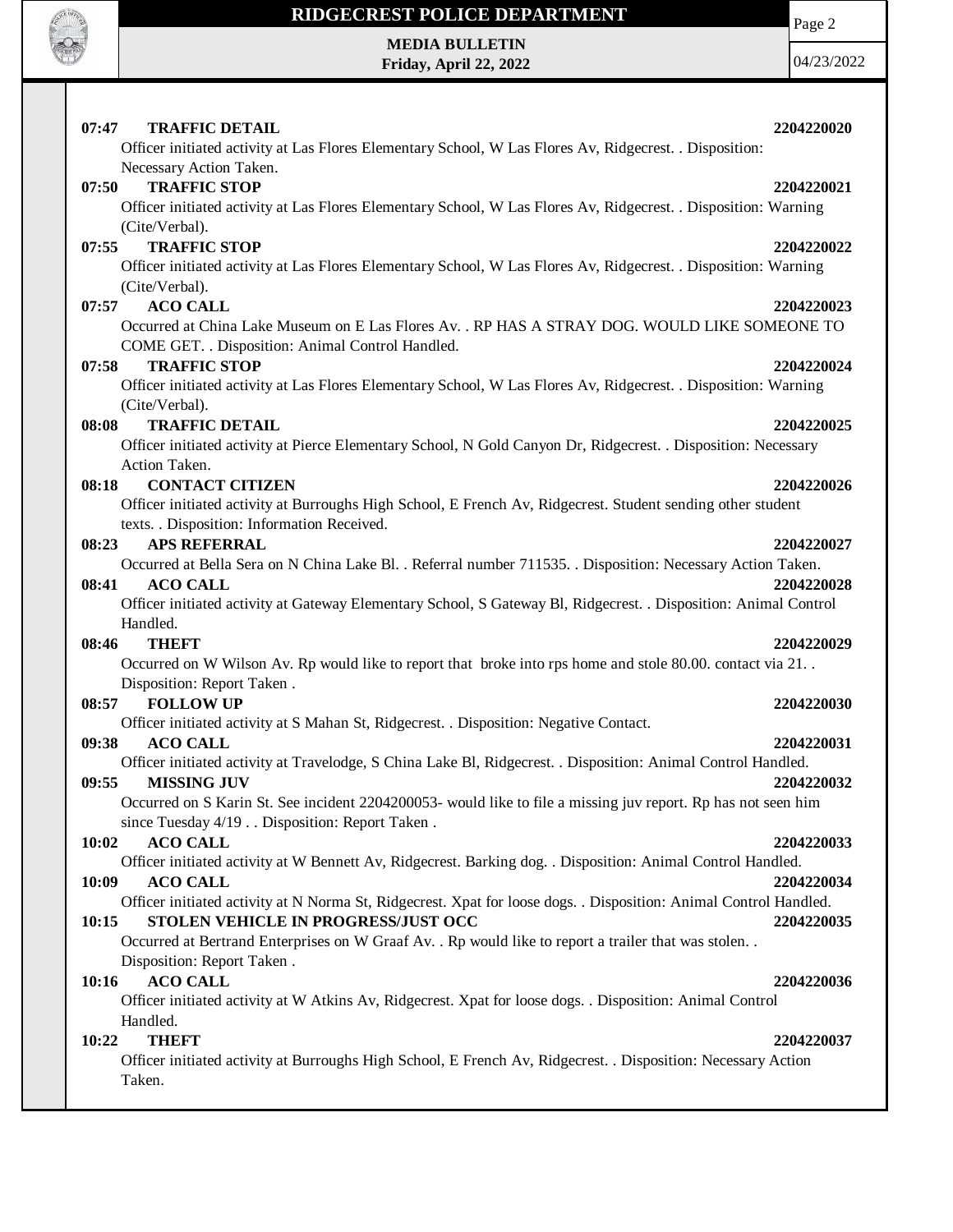

## **RIDGECREST POLICE DEPARTMENT MEDIA BULLETIN**

**Friday, April 22, 2022**

Page 3

| 10:40<br><b>MEDICAL AID</b>                                                                                                           |            |
|---------------------------------------------------------------------------------------------------------------------------------------|------------|
|                                                                                                                                       | 2204220039 |
| Occurred on E Ridgecrest Bl. Service Class: VOIP ambulance request. . Disposition: Referred To Other Agency.                          |            |
| <b>FOLLOW UP</b><br>10:50                                                                                                             | 2204220040 |
| Occurred on N Cisco St. RP wants contact regarding inc#2204210031. Disposition: Follow Up Completed.                                  |            |
| <b>RUNAWAY/OUT OF CONTROL JUVENILE</b><br>10:51                                                                                       | 2204220041 |
| Officer initiated activity at Burroughs High School, E French Av, Ridgecrest. . Disposition: Counselled.                              |            |
| <b>BATTERY</b><br>10:56                                                                                                               | 2204220042 |
| Officer initiated activity at James Monroe Middle School, W Church Av, Ridgecrest. . Disposition: Report                              |            |
| Taken.                                                                                                                                |            |
| 11:04<br><b>MEDICAL AID</b>                                                                                                           | 2204220043 |
| Occurred on N Peg St. Service Class: VOIP ambulance request. . Disposition: Referred To Other Agency.                                 |            |
| <b>CONTACT CITIZEN</b><br>11:23                                                                                                       | 2204220044 |
| Occurred at City Of Ridgecrest on W California Av. Disposition: Information Received.                                                 |            |
| <b>MEDICAL AID</b><br>11:51                                                                                                           | 2204220045 |
| Occurred at China Lake Trailer Park on W Moyer Av. . ambulance request. . Disposition: Referred To Other                              |            |
| Agency.                                                                                                                               |            |
| 11:52<br><b>RECKLESS VEHICLE</b>                                                                                                      | 2204220046 |
| Occurred at Sage Mart on N Downs St. . Anon rp states male subj driving silver sedan erratically//rp states                           |            |
| subj ran red light at downs to make a u turn to go into parking lot//rp stated there is no license plate on veh                       |            |
| Disposition: Gone Prior to Arrival.                                                                                                   |            |
| <b>TRAFFIC STOP</b><br>12:02                                                                                                          | 2204220047 |
| Officer initiated activity at N La Paloma St, Ridgecrest. (Hundred block.). . Disposition: Warning (Cite/Verbal).                     |            |
| <b>SUBPOENA SERVICE</b><br>12:04                                                                                                      | 2204220048 |
| Occurred at City Of Ridgecrest on W California Av. Disposition: Necessary Action Taken.                                               |            |
| 12:08<br><b>LAND TRESPASS</b>                                                                                                         | 2204220049 |
| Officer initiated activity at Burroughs High School, E French Av, Ridgecrest. . Disposition: Information                              |            |
| Provided.                                                                                                                             |            |
| 12:30<br><b>CONTACT CITIZEN</b>                                                                                                       | 2204220050 |
|                                                                                                                                       |            |
|                                                                                                                                       |            |
| Officer initiated activity at Burroughs High School, E French Av, Ridgecrest. . Disposition: Information                              |            |
| Provided.                                                                                                                             |            |
| <b>WARRANT ARREST</b><br>12:34                                                                                                        | 2204220051 |
| Officer initiated activity at W Wilson Av, Ridgecrest. (Hundred block.) SA/Puscas, Jeffrey 11/11/70                                   |            |
| RM052979A/\$5k/VC 12500(A)                                                                                                            |            |
| RM053490A/\$5k/VC 12500(A); VC 4000(A)                                                                                                |            |
| cited/rel'd. . Disposition: Arrest Made.                                                                                              |            |
| 12:34<br><b>DISTURBANCE</b>                                                                                                           | 2204220052 |
| Officer initiated activity at Burroughs High School, E French Av, Ridgecrest. . Disposition: Necessary Action                         |            |
| Taken.                                                                                                                                |            |
| <b>CONTACT CITIZEN</b><br>12:34                                                                                                       | 2204220053 |
| Occurred at Kristy's Family Dining on S China Lake Bl. . RP wants contact (Spanish Speaking). . Disposition:<br>Information Received. |            |
|                                                                                                                                       |            |
| <b>CONTACT CITIZEN</b><br>12:42                                                                                                       | 2204220054 |
| Officer initiated activity at Burroughs High School, E French Av, Ridgecrest. Via 10-21. . Disposition:                               |            |
| Information Provided.<br><b>BURGLARY ALARM</b><br>12:46                                                                               |            |
|                                                                                                                                       | 2204220055 |
| Occurred at Wells Fargo ATM#9953U on N China Lake Bl. Disposition: False Alarm.<br><b>CPS REFERRAL</b><br>12:50                       | 2204220056 |
|                                                                                                                                       |            |
| Occurred on W Wasp Av. Referral number 1336-3952-5669-8038682. . Disposition: Report Taken.                                           |            |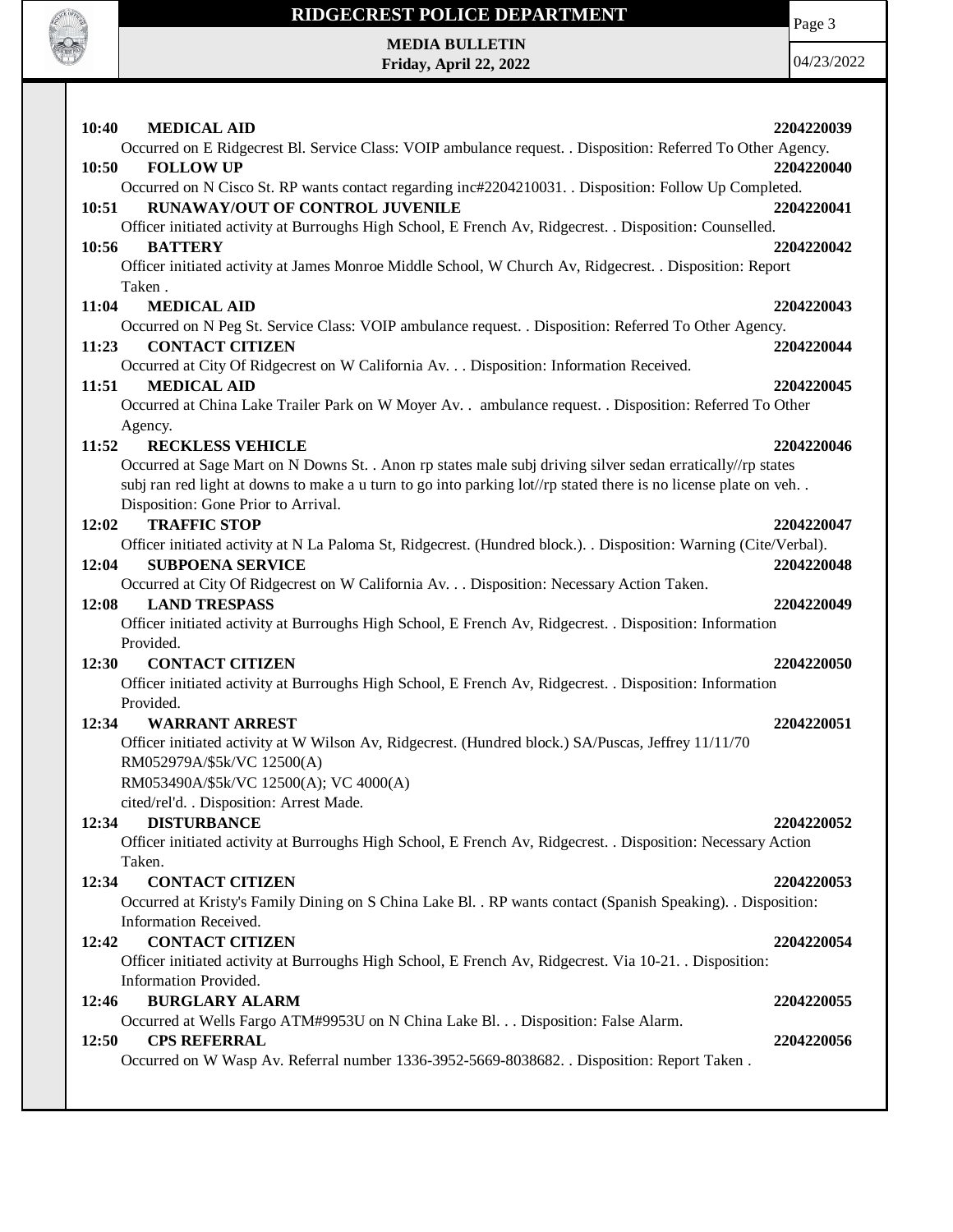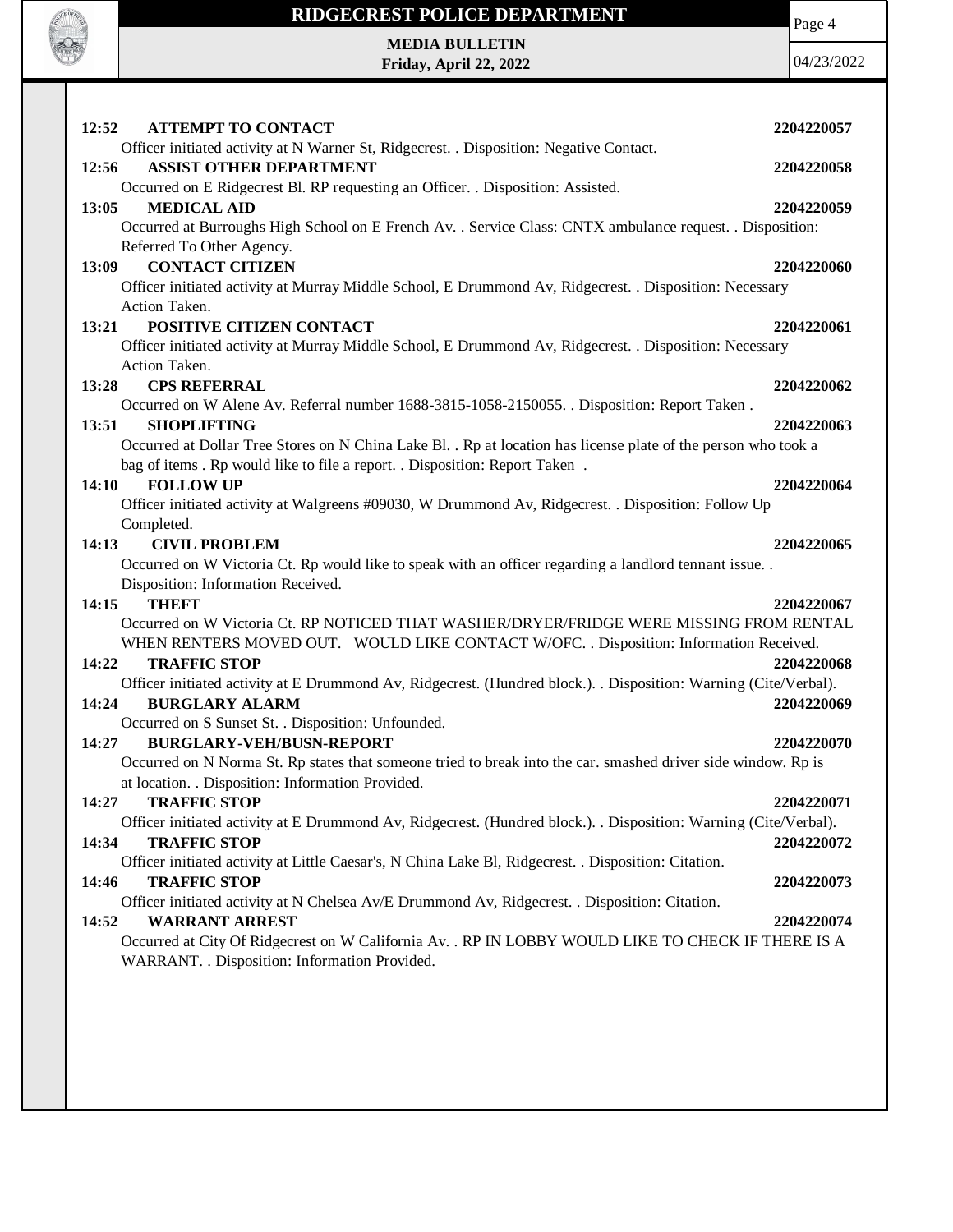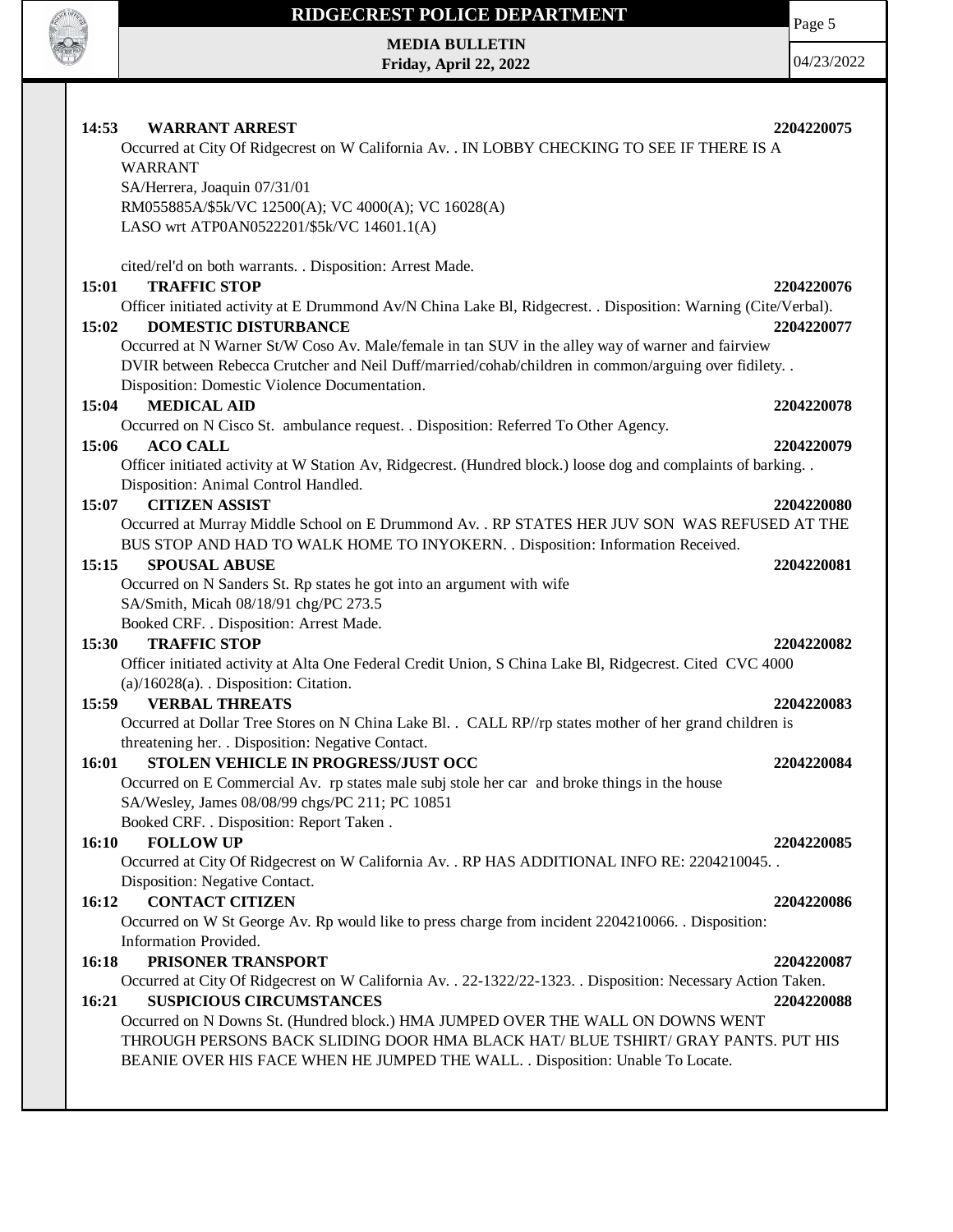

**Friday, April 22, 2022**

Carpenter Re

Page 6

| 16:24<br><b>GENERIC FIRE CALL/NOT SPECIFIED</b>                                                                                       | 2204220089 |
|---------------------------------------------------------------------------------------------------------------------------------------|------------|
| Occurred at W Ridgecrest Bl/N Inyo St. powerline fell into a bush. . Disposition: Referred To Other Agency.                           |            |
| 16:25<br><b>LAND TRESPASS</b>                                                                                                         | 2204220090 |
| Occurred on S Holly Canyon Dr. RP WOULD LIKE A PERSON TRESPASSED FROM PROPERTY . CONTACT                                              |            |
| VIA 21. Disposition: Unfounded.                                                                                                       |            |
| <b>WELFARE CHECK</b><br>16:31                                                                                                         | 2204220091 |
| Occurred on (Unknown Address). . Disposition: Information Provided.                                                                   |            |
| <b>CONTACT CITIZEN</b><br>16:46                                                                                                       | 2204220092 |
| Occurred at Marshall's #1238 on N China Lake Bl. . RP WOULD LIKE TO FILE A REPORT. . Disposition:                                     |            |
| Negative Contact.                                                                                                                     |            |
| <b>CONTACT CITIZEN</b><br>17:16                                                                                                       | 2204220093 |
| Occurred at City Of Ridgecrest on W California Av. . CALL RP//rp states she would like the hold taken off of                          |            |
| her. . Disposition: Necessary Action Taken.                                                                                           |            |
| <b>INFORMATION RECEIVED</b><br>17:34                                                                                                  | 2204220094 |
| Occurred on W Moyer Av. Misc info. . Disposition: Information Received.                                                               |            |
| <b>CONTACT CITIZEN</b><br>17:42                                                                                                       | 2204220095 |
| Occurred on W Ward Av. Rp states she has a hand print on the rear passanger window. . Disposition:                                    |            |
| Necessary Action Taken.                                                                                                               |            |
| 17:55<br><b>ASSIST OTHER DEPARTMENT</b>                                                                                               | 2204220096 |
| Occurred at Clarion on N China Lake Bl. Disposition: Cancelled by RP.                                                                 |            |
| 17:56<br><b>SUBPOENA SERVICE</b>                                                                                                      | 2204220097 |
| Officer initiated activity at E California Av, Ridgecrest. . Disposition: Necessary Action Taken.                                     |            |
| <b>BREAKING/REMOVING VEHICLE PARTS</b><br>18:19                                                                                       | 2204220098 |
| Occurred on N Cisco St. Stolen License plate / Unk time frame on when it happened. . Disposition: Information                         |            |
| Provided.                                                                                                                             |            |
| 18:32<br><b>CONTACT CITIZEN</b>                                                                                                       | 2204220099 |
| Occurred on S Sunland St. RP located her mothes stolen bike/Standing by next to Eastridge market/RP wants                             |            |
| contact at the location. . Disposition: Unfounded.                                                                                    |            |
| <b>DISTURBANCE - MOTORCYCLE OR ATV</b><br>18:37                                                                                       | 2204220100 |
| Occurred at S Downs St/W Bowman Rd. Male on a red quad in the dirt lot between Downs and Norma/Making                                 |            |
| a lot of dust for traffic. . Disposition: Gone On Arrival.                                                                            |            |
| <b>WELFARE CHECK</b><br>18:42                                                                                                         | 2204220101 |
| Occurred at McDonald's on N China Lake Bl. . WMA/Older with gray hair/Standing by a Silver Kia/RP said the                            |            |
| male fell in the parking lot/Appears to have hurt his hand/Unk if the male is UI. . Disposition: Gone On Arrival.                     |            |
| 18:46 WELFARE CHECK                                                                                                                   | 2204220102 |
| Occurred on S Yorktown St. Cellular E911 Call: Service Class: WPH2 RPs daughter is saying strange things                              |            |
| about the world ending/RPs daughter dropped the kids off at her house /RPs daughter is now leaving in a                               |            |
| white toyota 4runner ]. . Disposition: Necessary Action Taken.                                                                        |            |
| <b>FOLLOW UP</b><br>19:33                                                                                                             | 2204220103 |
| Officer initiated activity at N Norma St, Ridgecrest. . Disposition: Follow Up Completed.                                             |            |
| 911 HANG UP<br>20:05                                                                                                                  | 2204220104 |
| Occurred at City Of Ridgecrest on W California Av. . Cellular E911 Call: Service Class: WPH2 Hangup. .<br>Disposition: Log Note Only. |            |
|                                                                                                                                       |            |
| <b>EXTRA PATROL</b><br>20:08                                                                                                          | 2204220105 |
| Occurred on N Norma St. Extra patrol requested. . Disposition: Checks Ok.                                                             |            |
| <b>FOLLOW UP</b><br>20:12                                                                                                             | 2204220106 |
| Officer initiated activity at W St George Av, Ridgecrest. . Disposition: Negative Contact.                                            |            |
|                                                                                                                                       |            |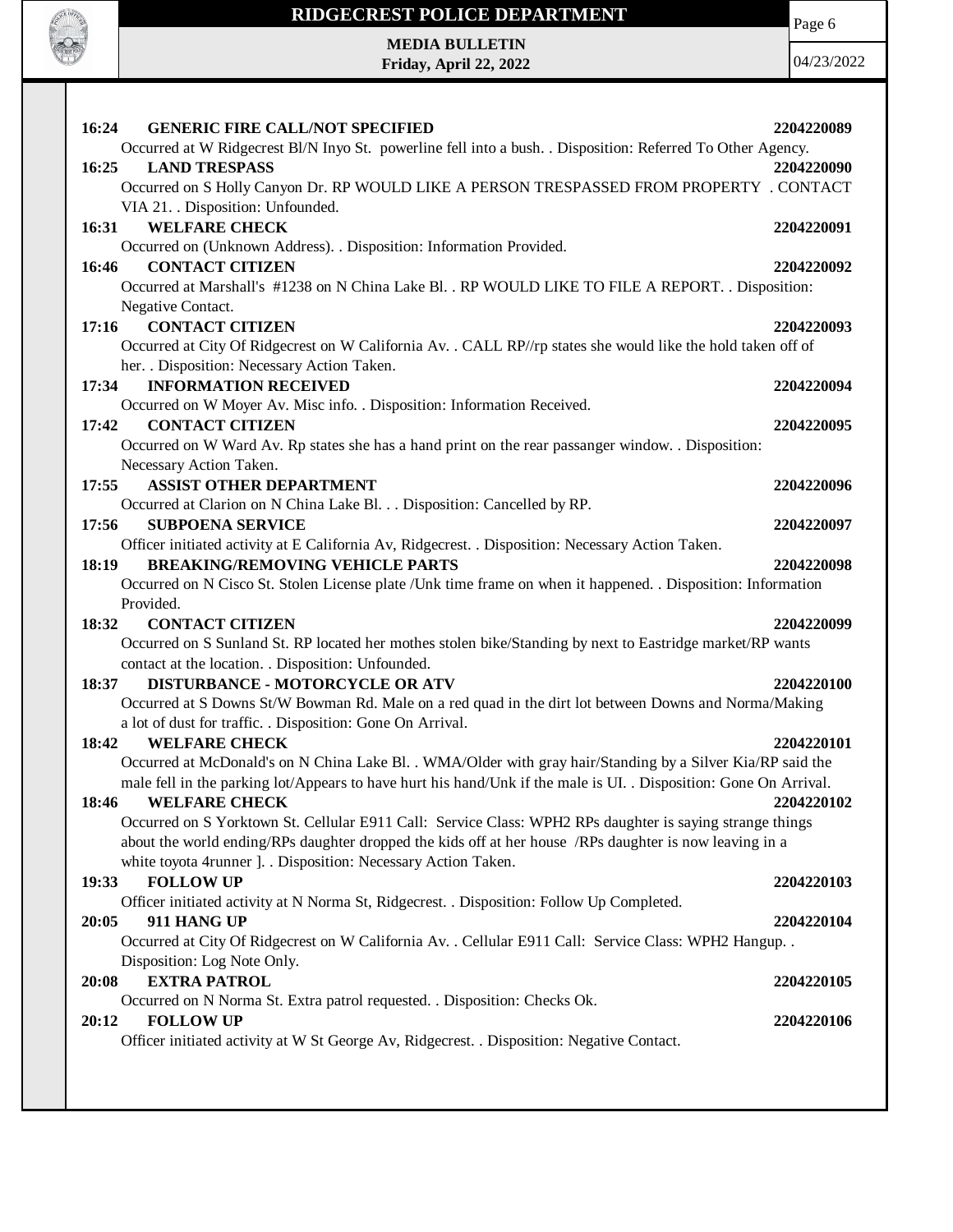

## **RIDGECREST POLICE DEPARTMENT MEDIA BULLETIN**

**Friday, April 22, 2022**

Page 7

| 20:19<br><b>DISTURBANCE - SUBJECT</b><br>2204220107<br>Occurred at Subway - North on N China Lake Bl. . Service Class: VOIP Transferred to language line/Male came<br>in around 1600 hours/Male was verbal with employees/Male thought he left his wallet at the |  |
|------------------------------------------------------------------------------------------------------------------------------------------------------------------------------------------------------------------------------------------------------------------|--|
| restaurant/Currently in front of the store/Wearing a black tank top/White Shorts/Skinny/Long Hair in a<br>bun/Possible UI. . Disposition: Unable To Locate.                                                                                                      |  |
| <b>TRAFFIC STOP</b><br>20:20<br>2204220108<br>Officer initiated activity at W Bowman Rd, Ridgecrest. (Hundred block.). . Disposition: Warning (Cite/Verbal).                                                                                                     |  |
| <b>DISTURBANCE-FAMILY</b><br>20:41<br>2204220109<br>Occurred on W St George Av. Verbal at this time/Ongoing issues. . Disposition: Information Provided.                                                                                                         |  |
| <b>WARRANT ARREST</b><br>20:44<br>2204220110<br>Officer initiated activity at N Wayne St, Ridgecrest. SA/Romp, Trever Michael 05/17/2000<br>WNO/RM055470B Bail/2K Chg/HS 11364                                                                                   |  |
| Cited/Rel'd from Station. . Disposition: Arrest Made.<br><b>EXTRA PATROL</b><br>2204220111<br>21:00                                                                                                                                                              |  |
| Occurred at Church Of Jesus Christ Of Latter on S Norma St. . Extra patrols requested. . Disposition: Checks<br>Ok.                                                                                                                                              |  |
| 21:04<br>911 HANG UP<br>2204220112<br>Occurred at City Of Ridgecrest on W California Av. . Cellular E911 Call: Service Class: WPH2 Hangup. .                                                                                                                     |  |
| Disposition: Log Note Only.<br><b>EXTRA PATROL</b><br>21:05<br>2204220113                                                                                                                                                                                        |  |
| Occurred at Church Of Jesus Christ Of Latter on S Norma St. . Extra patrols requested. . Disposition: Duplicate<br>Call Entered.                                                                                                                                 |  |
| <b>EXTRA PATROL</b><br>21:10<br>2204220114<br>Occurred at Church Of Jesus Christ Of Latter on S Norma St. . Extra patrols requested. . Disposition: Duplicate                                                                                                    |  |
| Call Entered.<br><b>BURGLARY IN PROGRESS</b><br>2204220115<br>21:39                                                                                                                                                                                              |  |
| Occurred on N Palm Dr. Anon RP/Male inside the residnece. . Disposition: Unfounded.<br>21:42<br>911 HANG UP<br>2204220116                                                                                                                                        |  |
| Occurred at City Of Ridgecrest on W California Av. . Cellular E911 Call: Service Class: WPH2 Hangup. .<br>Disposition: Log Note Only.                                                                                                                            |  |
| <b>JUVENILE PROBLEM</b><br>21:49<br>2204220117<br>Occurred at S Mahan St/W Langley Av. Cellular E911 Call: Service Class: W911 Juveniles throwing rocks at<br>peoples houses/RP is out with one of the juvs right now. . Disposition: Warning (Cite/Verbal).     |  |
| <b>EXTRA PATROL</b><br>22:31<br>2204220118<br>Occurred on W St George Av. RP thinks there is people at the back of her property/No obs. . Disposition:                                                                                                           |  |
| Checks Ok.<br><b>TRAFFIC STOP</b><br>22:41<br>2204220119                                                                                                                                                                                                         |  |
| Officer initiated activity at W Las Flores Av/N Downs St, Ridgecrest. . Disposition: Warning (Cite/Verbal).<br>22:48<br><b>TRAFFIC STOP</b><br>2204220120                                                                                                        |  |
| Officer initiated activity at S Sanders St, Ridgecrest. (Hundred block.). . Disposition: Warning (Cite/Verbal).<br>22:51<br><b>FOLLOW UP</b><br>2204220121                                                                                                       |  |
| Officer initiated activity at W St George Av, Ridgecrest. . Disposition: Follow Up Completed.<br><b>TRAFFIC STOP</b><br>22:59<br>2204220122                                                                                                                      |  |
| Officer initiated activity at S Mahan St, Ridgecrest. (Hundred block.). . Disposition: Warning (Cite/Verbal).<br><b>INFORMATION</b><br>23:02<br>2204220123                                                                                                       |  |
| Occurred on N Sierra View St. . Disposition: Log Note Only.                                                                                                                                                                                                      |  |